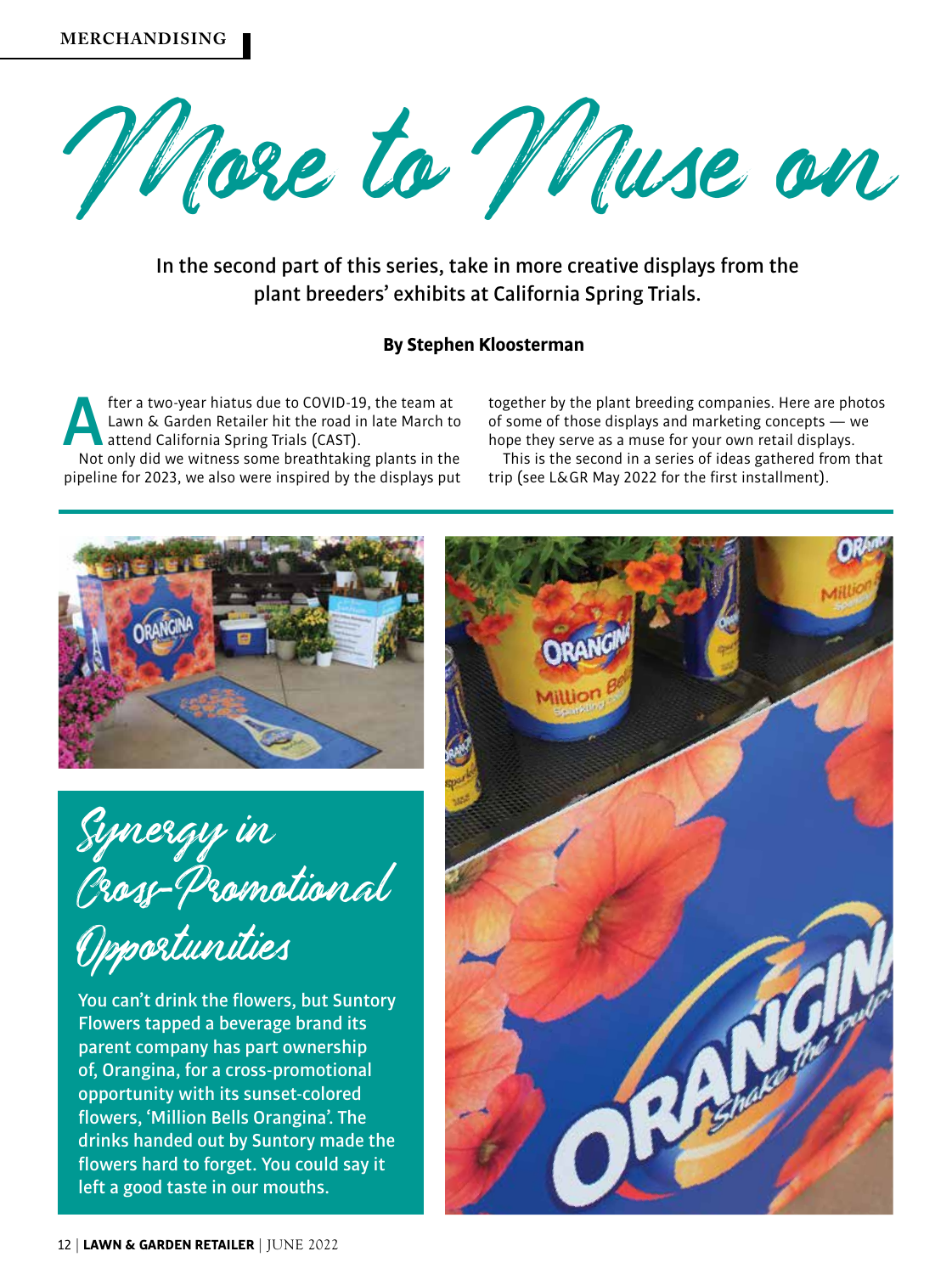

A Home Away From Home

Dümmen Orange also used a homey setting to present its plants. While it was actually outdoors, Dümmen's display used a faux window and sofa to create an indoor display for its line of succulent plants, called Welcome to the Jungle. It got us thinking about our own windowsills and coffee tables back home.

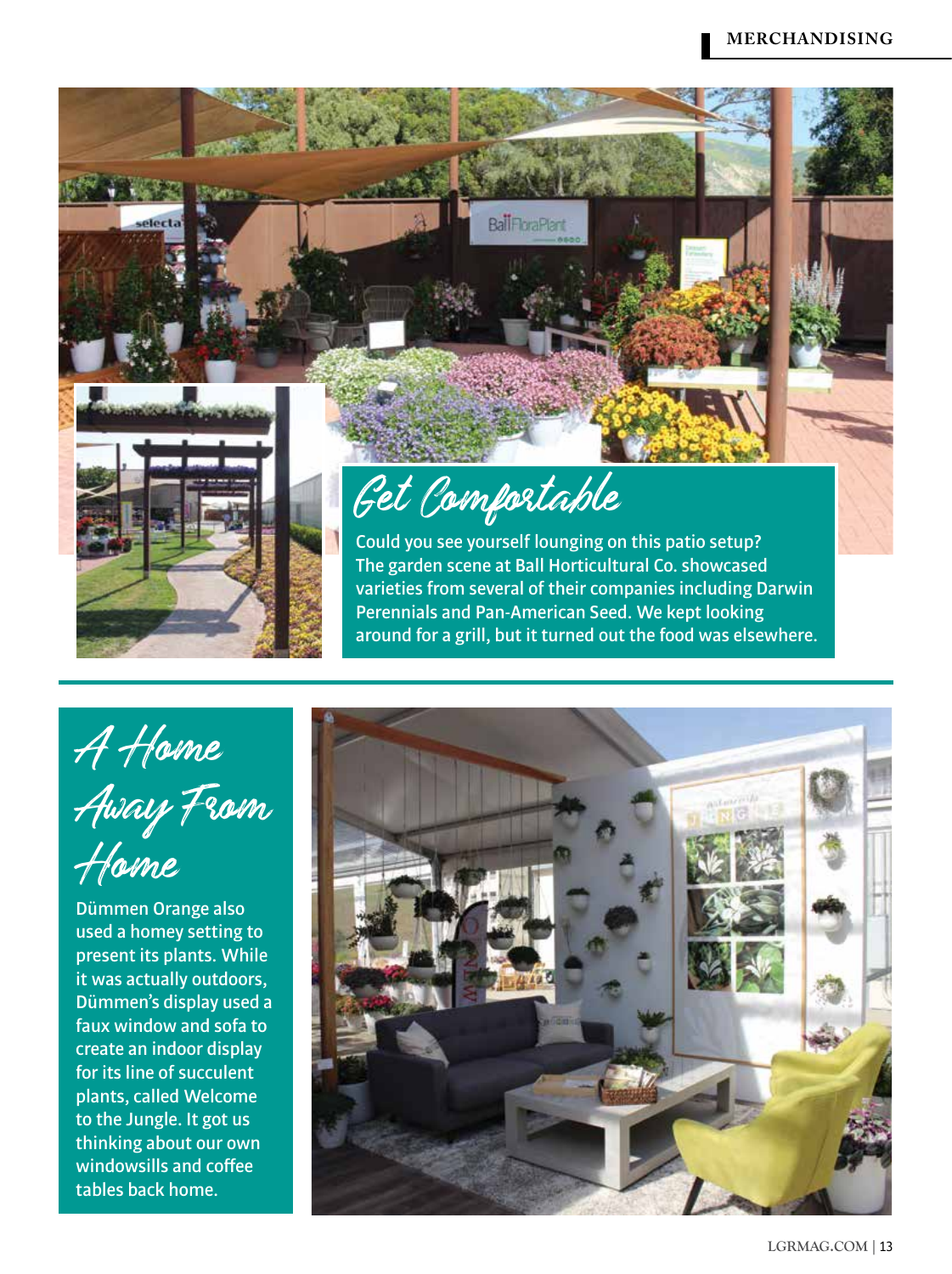Setting the Scenes

Syngenta Flowers set up several displays setting the scene for its many horticultural offerings.

> Syngenta Flowers' pastel-colored HI Hydrangeas took to the clouds with inflatable jetliners and a cloth-lined sky.





Syngenta's Fun House Papaya and Fun House Potpourri petunias were set off by plantings in stylized planters (Were they hot air balloons, or gondolas on a Ferris wheel?) and a funhouse mirror.

Lantana Bandolista flowers — they come in Coconut, Mango, Pineapple and Red Chili colors were set in a scene stylized to the Mexican Day of the Dead holiday, where skeleton couples swooned to music played by skeleton mariachis. T-shirts with the same design theme and plant name were handed out to visitors.





Zinnia Zydeco's desirable traits include its tolerance of heat and drought, which makes it a good offering for the South. Syngenta presented the plants with a backdrop of a plant-laden ironwork balcony typical of historic buildings in the South. Added to this was a piano painted a shade of blue that complemented the plants.